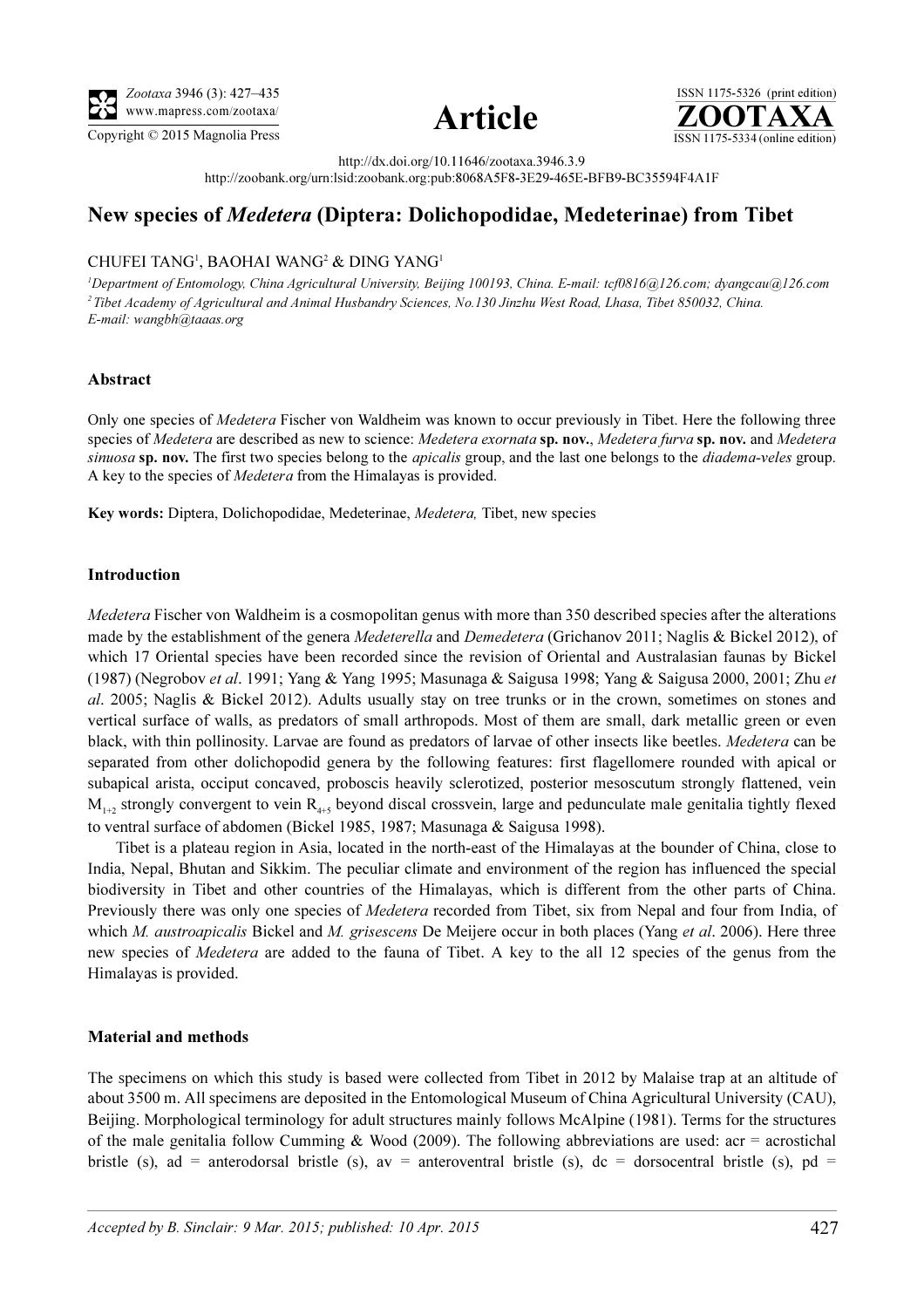

FIGURES 11–13. Medetera sinuosa sp. nov., male. 11. Antenna; 12. genitalia, lateral view; 13. genitalia, ventral view. Abbreviations: epl = epandrial lobe, epn = epandrium, hyp = hypandrium, ph = phallus, sur = surstylus, cer = cercus. Scale bar  $= 0.2$  mm.

#### References

Becker, T. (1922) Dipterologische Studien: Dolichopodidae der Indo–Australischen Region. Capita Zoologica, 1 (4), 1–247.

- Bickel, D.J. (1985) A revision of the Nearctic Medetera Diptera, Dolichopodidae. Technical bulletin United States Department of Agriculture, 1692, 1–109.
- Bickel, D.J. (1987) A revision of the Oriental and Australasian Medetera (Diptera: Dolichopodidae). Records of the Australian Museum, 39 (4), 195–259.

http://dx.doi.org/10.3853/j.0067-1975.39.1987.170

Cumming, J.M. & Wood, D.M. (2009) Adult Morphology and Terminology. In: Brown, B.V., Borkent, A., Cumming, J.M., Wood, D.M., Woodley, N.E. & Zumbado, M.A. (Eds.), Manual of Central American Diptera, Vol. 1. NRC Research Press,